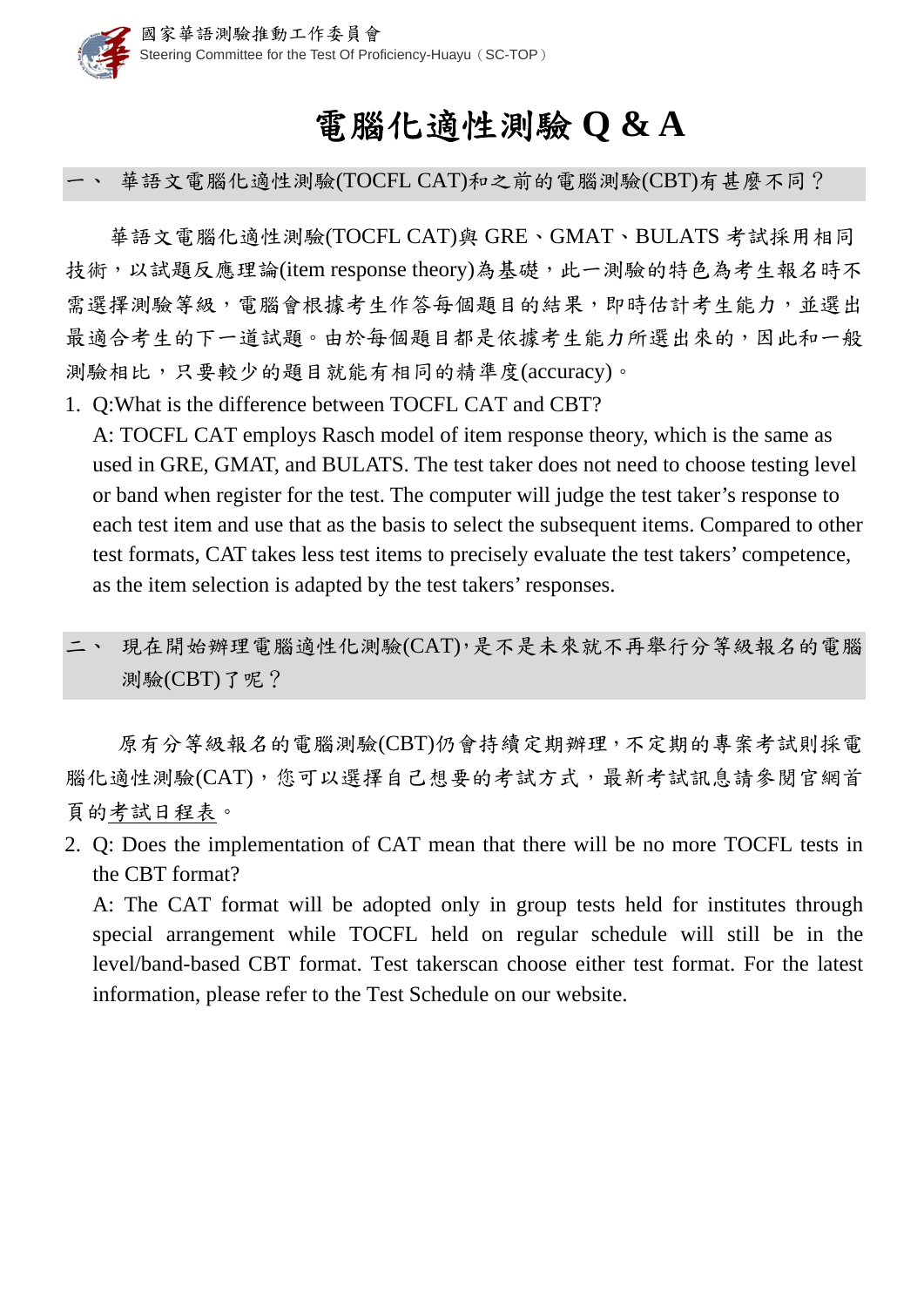三、我最後的成績是入門級(或基礎級),可是答題的過程中,出現一些題型是進階高 階級的題目,這是為什麼呢?

電腦系統會依據考生作答結果,即時估計能力值並挑選題目,所以考生在作答的 過程中,能力估計值會不斷變化,每位考生作答到的題目也會因其作答反應的穩定性 而有所不同,是故最後成績落在入門級或基礎級的考生,可能會作答到部分進階高階 級的試題,這是正常的。

且因 TOCFL 所有試題已經透過等化(equating)的程序,將題目難度(item difficulty parameter)連結(link)到同一個量尺(scale)上,無論您作答到哪個等級的試題,都可以準 確計算出您的成績。

3. Q: My competence is judged as Level A in the final result. How come I was given some Bands B or C test items during the test?

A: The computer judges the test taker's response to each test item and uses that as the basis to select the subsequent items.The levels of test items given will, therefore, fluctuate from time to time based on the test taker's response. That is why a Band A test taker might encounter some Band B test items in the test process.

Furthermore, the item difficulty parameters of all the TOCFL test items are linked to the same scale through an equating system. Therefore, the test taker's competence level can be accurately evaluated regardless of the levels or bandsof the test items given.

## 四、 閱讀測驗有60分鐘,我作答完後還有時間,為什麼不能讓我回頭修改答案?

CAT 的機制是電腦根據考生先前試題作答結果,即時估計能力值並挑選下一道適 合考生的題目,因此點選答案進入到下一題後,就不能再返回檢查或修改答案。

4. Q: The time limit of the reading test is 60 minutes. Why can't I go back to check and change my answers if the time limit is not yet reached?

A: Since CAT item selection is based on performance, once a test item is responded to and a subsequent item is presented, the test taker does not have the chance to go back to double-check or make any changes.